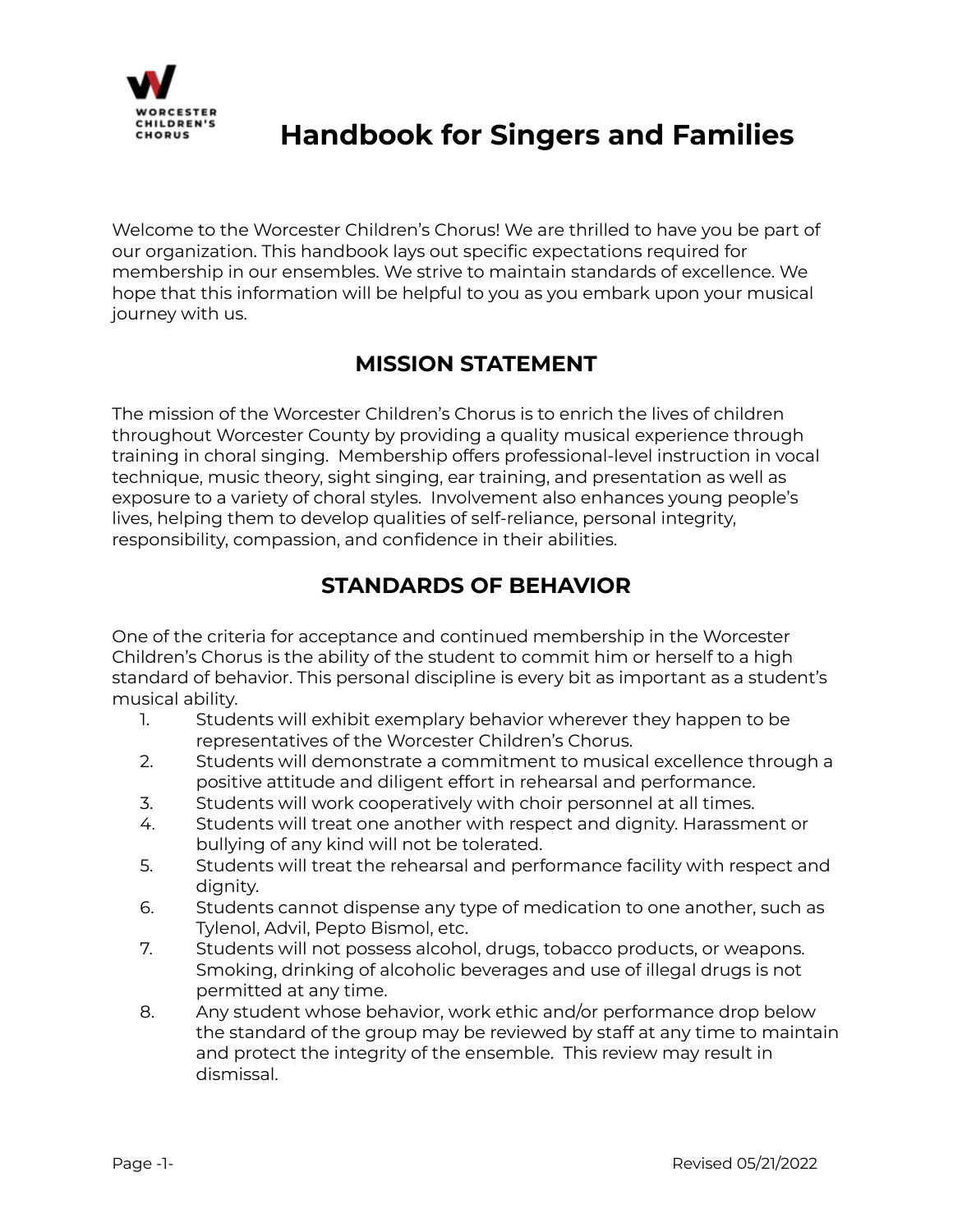

## **ATTENDANCE POLICIES**

- 1. Please plan to arrive a few minutes ahead of the scheduled rehearsal time.
- 2. A maximum of three absences per semester are allowed. If there are more than three absences, the singer may not be allowed to perform with the ensemble and could jeopardize membership in WCC. Any rehearsal or performance missed, excused or unexcused, is considered an absence. Chronic tardiness will be considered in the total number of absences.
- 3. Your director should be notified of an absence prior to rehearsal or as soon as possible the following day.
- 4. **Singers are responsible for learning material covered when they are absent.**
- 5. **All performances are required** unless special permission has been given well in advance of the performance. An unexcused absence from a performance can result in dismissal from WCC.
- 6. The membership of WCC students remains in good standing until high school graduation as long as they meet the standards set out in this handbook. There is no need to re-audition each year.

## **REHEARSAL POLICIES**

- 1. Check in when arriving at rehearsal. Please arrive early enough to be in your seat, ready to rehearse by the start time of your rehearsal.
- 2. Please use the restroom before coming into rehearsal.
- 3. Students are welcome and encouraged to bring water to rehearsal. Keeping your vocal cords hydrated during rehearsal is very important. Only water should be in your water bottle.
- 4. No candy, gum, or drinks (other than water) are allowed during rehearsal.
- 5. The use of cell phones and other electronic devices is not permitted during rehearsal.
- 6. WCC rehearsals are "closed". No visitors may sit in on a rehearsal without receiving prior permission from the staff.
- 7. Weekly emails will be sent to singers and families with information about rehearsals, assignments, concerts, and other upcoming events. Families will be held accountable for the contents of this information. Please add your director's email and [info@worcesterchildrenschorus.org](mailto:info@worcesterchildrenschorus.org) to your contacts to ensure you receive all emails.
- 8. All choir members are allowed to take their music folders home. The singer is responsible for the folder and must remember to bring it each week. Music should be marked in pencil only. No pictures, stickers, or decorations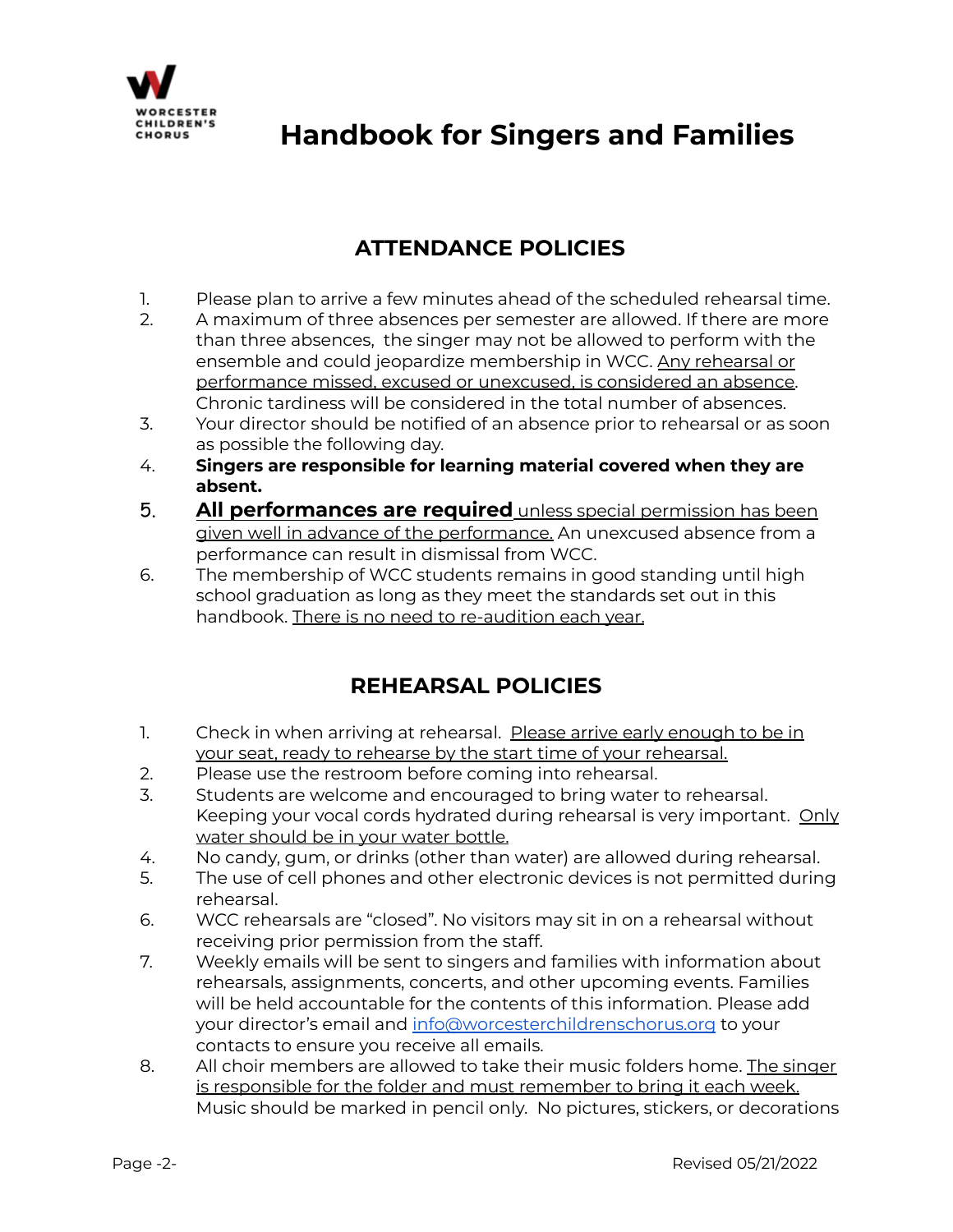

should be added to any part of the folder or music. The music and folder must be returned at the end of the choir season. You will be charged for missing or damaged music. Please Note: The replacement for fee for lost WCC folders is \$100.

- 9. Singers should be picked up promptly following rehearsals and performances. If for some reason you are unavoidably delayed, please email the director. Contact info is included below.
- 10. In case of severe weather, rehearsal will be canceled if the Assumption University campus is closed. An email will be sent in case of a cancellation. Do not assume that rehearsal has been canceled simply because your school is not in session.

## **ANNUAL TUITION FEES**

2022-2023 Full Year membership (September - May)

- Da Capo (Gr 3-4): \$625
- Young Artists (Gr 5-6): \$650
- Bel Canto (Gr 7-8): \$700
- Baritones (Gr 6-12): \$700
- Cantare (Gr 9-12): \$725

WCC offers a discounted Early Bird registration period, May - June 30th. Singers that join following WCC's Mid Season Auditions will receive a mid-season rate for January - May membership.

Tuition is due prior to the singer's first rehearsal unless the family has signed up for the Payment Plan or applied for Financial Aid.

Tuition includes all weekly rehearsals, music, music folders, scheduled WCC produced performances, and additional local performances (some exceptions apply from time to time). Trips, festivals, tours, uniforms and some expenses related to social gatherings are not included in tuition.

### **Tuition Payments**

Timely tuition payments are expected, regardless of whether you are on a payment plan or paying in full. Payment for tuition can be made online via the WCC Registration Form on our website. If you need to pay by cash or check, please contact the office. Checks should be made payable to *Worcester Children's Chorus*.

### **Financial Aid**

For all of our programs, we do not want cost to be a factor in a child's participation. On average, we provide financial assistance to 20% of the choir membership per year. Application for Need-Based Financial Aid is found on WCC's website. A \$25 registration fee to apply for financial aid is requested to administer the forms. The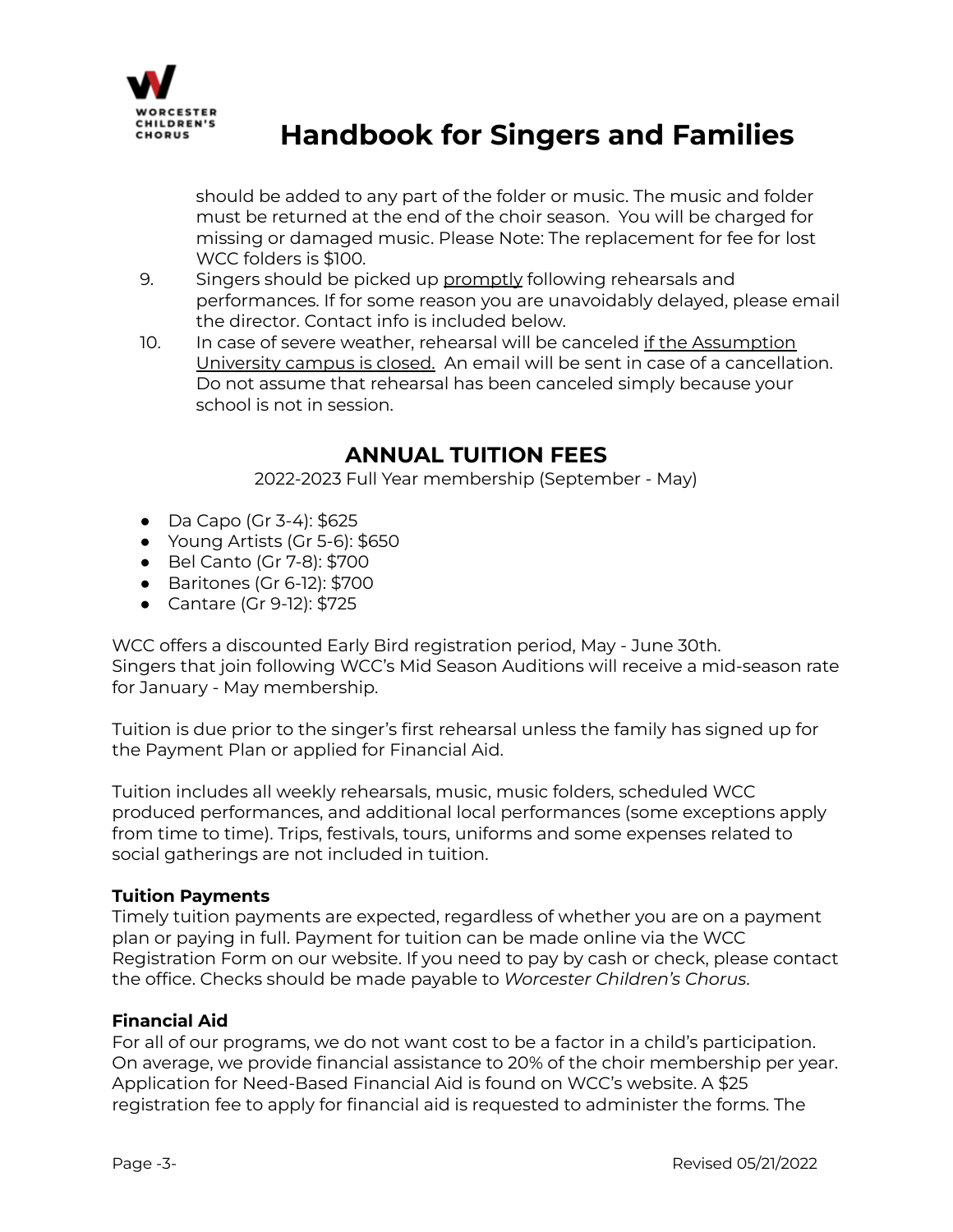

registration fee is credited toward the Family Contribution. Family Contribution is generally \$100 per child from each family that receives a financial award. You will be billed separately for the remainder. Please be in touch if you need to discuss an alternate plan or a lower Family Contribution that fits your needs.

#### **Payment Plans**

Families opting for the payment plan service will be charged an additional \$25 administration fee. The Payment Plan option allows for one payment at registration of \$125.00. The remaining balance is to be paid in three equal installments beginning September 1st or prior to the singer's first rehearsal with WCC and completing on November 1st unless other arrangements are made with the Program Manager.

#### **Withdrawal/Refund Policy**

A refund, minus a \$50 Administrative Fee, is payable if a student withdraws prior to the first rehearsal. After the season has started, there are NO refunds.

#### **Returned Checks Policy**

Parents will be notified of checks returned due to insufficient funds. Payment, IN CASH, of the face value of the check plus a \$30 returned check fee is due upon receipt of the notification. All payments for the remainder of the choir season must be made in cash or money order.

### **UNIFORMS**

#### **Worcester Children's Chorus Polo Shirt**

The red WCC polo shirt, purchased through Land's End, is required for the uniform. The cost for the polo is not included in the cost of tuition. Instructions for ordering the polo shirts will be available at the beginning of the season.

#### **Black Pants**

Plain black dress pants are required for the WCC uniform. No stretch pants, jeans, or baggy pants are permitted. If you choose to wear a belt, it must be black. *Dark navy blue or gray pants are NOT acceptable.*

#### **Black Socks and Dress Shoes**

Black means very little or no colored markings on the main body of the shoe. It should look solid black. *No sandals, tennis shoes, or clogs*.

#### **Cantare Uniform**

Black Laurel dress with red sash from Tuxedo Wholesalers. Instructions for ordering your dress will be available after the first rehearsal. Black dress shoes (flats or short heel only). Stockings optional.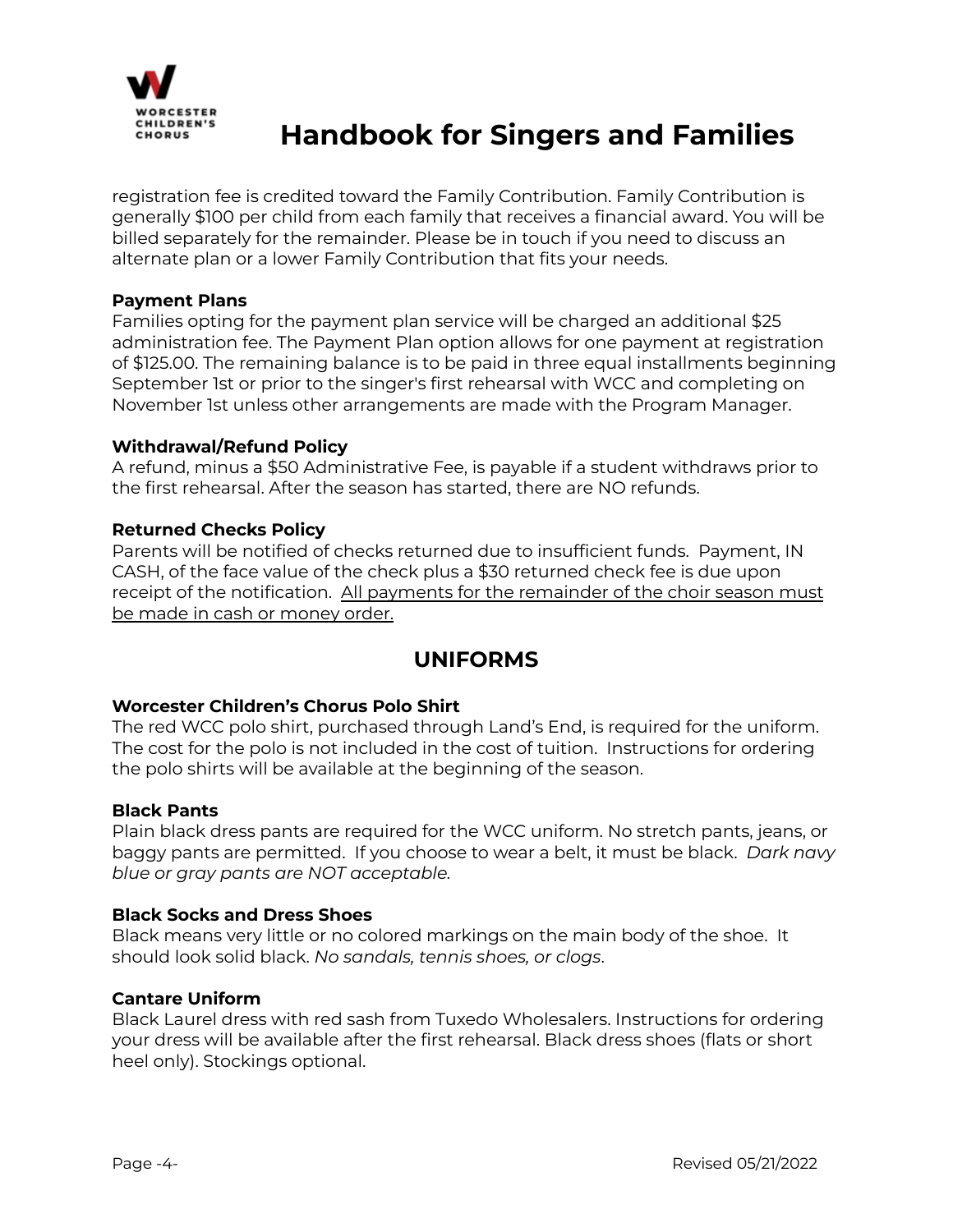

#### **Baritone Uniform**

Solid white long-sleeved, pressed button-down shirt, red tie, and black dress pants. Black socks and dress shoes.

#### **WCC Pins**

Singers receive a pin at the end of each choir year, reflecting the number of years the singer has been with WCC. The cost of the pin is covered by the student's tuition.

## **PERFORMANCE POLICIES & APPEARANCE**

- 1. At WCC, we take performance appearance very seriously. We strive for professionalism in every aspect.
- 2. Singers must arrive promptly at the designated Call Time, in order to warm up and rehearse with the group before performances.
- 3. WCC red polo shirts must be fully buttoned and tucked in for all performances.
- 4. Singers should have neat hair that is out of the face. Long hair should be pulled back and secured.
- 5. Keep makeup and jewelry at a minimum. Remove any watches that make an audible signal.
- 6. Do not leave your cell phone in your pocket!
- 7. Refrain from using perfume, cologne, scented lotion, scented hairspray, etc. The close quarters during performance make it very difficult for people to breathe, especially if they have allergies. Deodorant is a lovely idea!
- 8. Any singer arriving for a concert without a complete uniform may be unable to perform. This missed performance would count as an absence. Students' uniforms should remain in proper order until leaving the concert hall.
- 9. Appropriate, respectful behavior is expected from singers during concerts when they are not performing. No books, gadgets, devices, or other distractions are permitted.

## **HEALTH & SAFETY POLICIES**

**Masks:** WCC follows the masking guidelines of our rehearsal and performance hosts and are subject to change.

**COVID-19 Vaccination:** Vaccinations are strongly encouraged for all singers. WCC follows COVID-19 vaccination guidelines of our rehearsal and performance hosts and are subject to change.

**Illness:** If the singer is exhibiting symptoms of illness like sore throat, cough, sneezing, fever, body aches, nausea or stomach upset, please do not send them to rehearsal or a performance. Please contact the singers ensemble director prior to the absence.